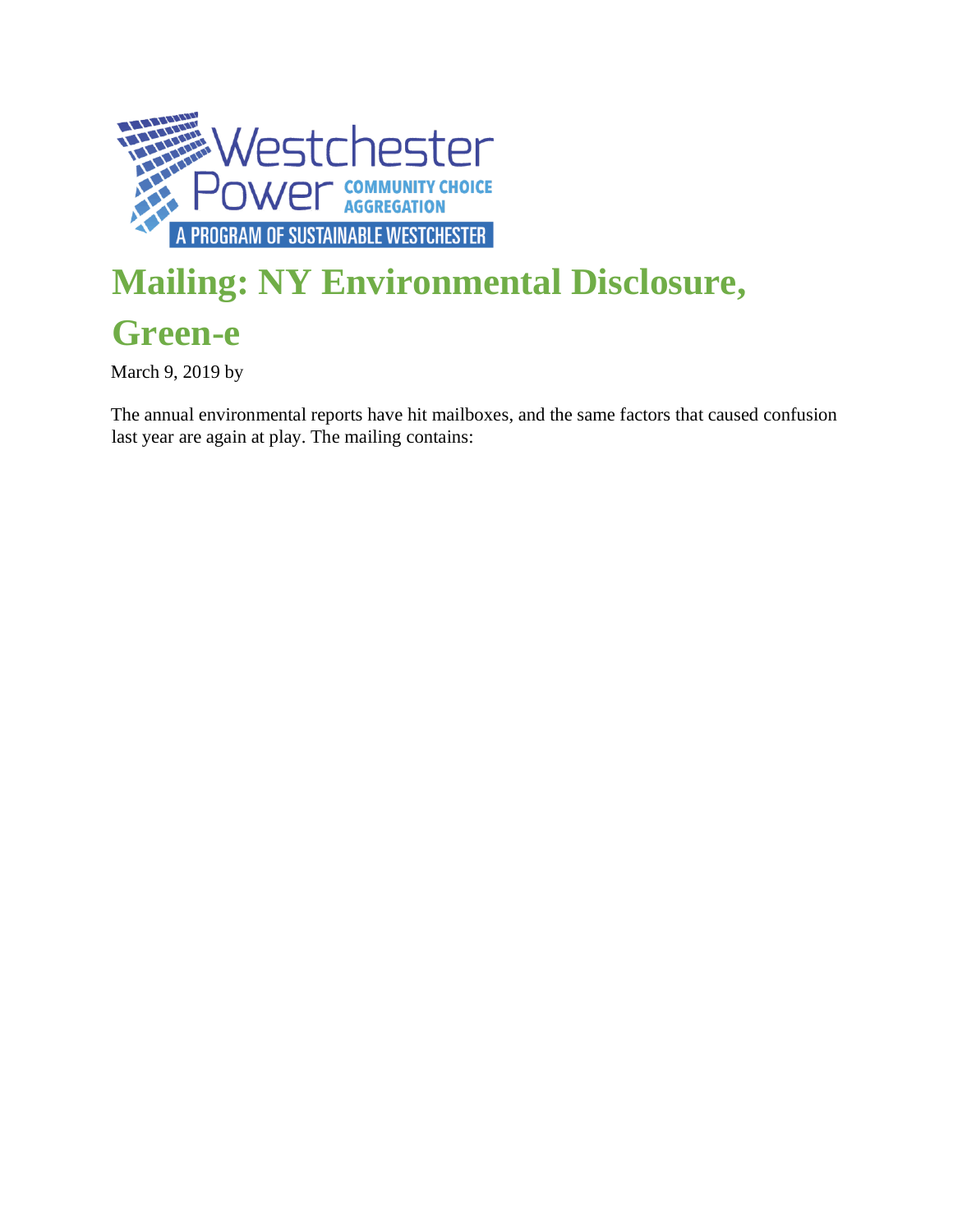

-FIRST NAME» -LAST NAME»<br>-TITLE»<br>-COMPANY»<br>-ADDRESS»<br>-CITY, EGARGARY

Dear Westchester Power Customer.

FEC: Constellation (AppCopro), Inc. New York Environmental Obechnung

Enclosed is a disclosure applicable to the electricity supplied by Constellation **Say Coepy,** Incluin the State<br>of New York. This label applies to Constellation's entire customer base in New York and is not specific to the Westchester Power program.

This information is gurely informational and does not inclosie a change to your current contract or regulre any action.

You are receiving this letter because you are a participant in the Westchester Power program. If you have<br>any guestions, please contact Sustainable Westchester at (201) 243-4725 or <u>info@westchesternows.org</u>

**DUOUGH** 

Constallation and Supply spipe Westchester

U.S. V. Contrains from Newton, U.S., the divergence and the set of Committee COON (no. 4 and by dilution Coupons, Stationers and<br>publication are interaction structure in the massive system II light sourced Sharrow and Sour

1. Cover page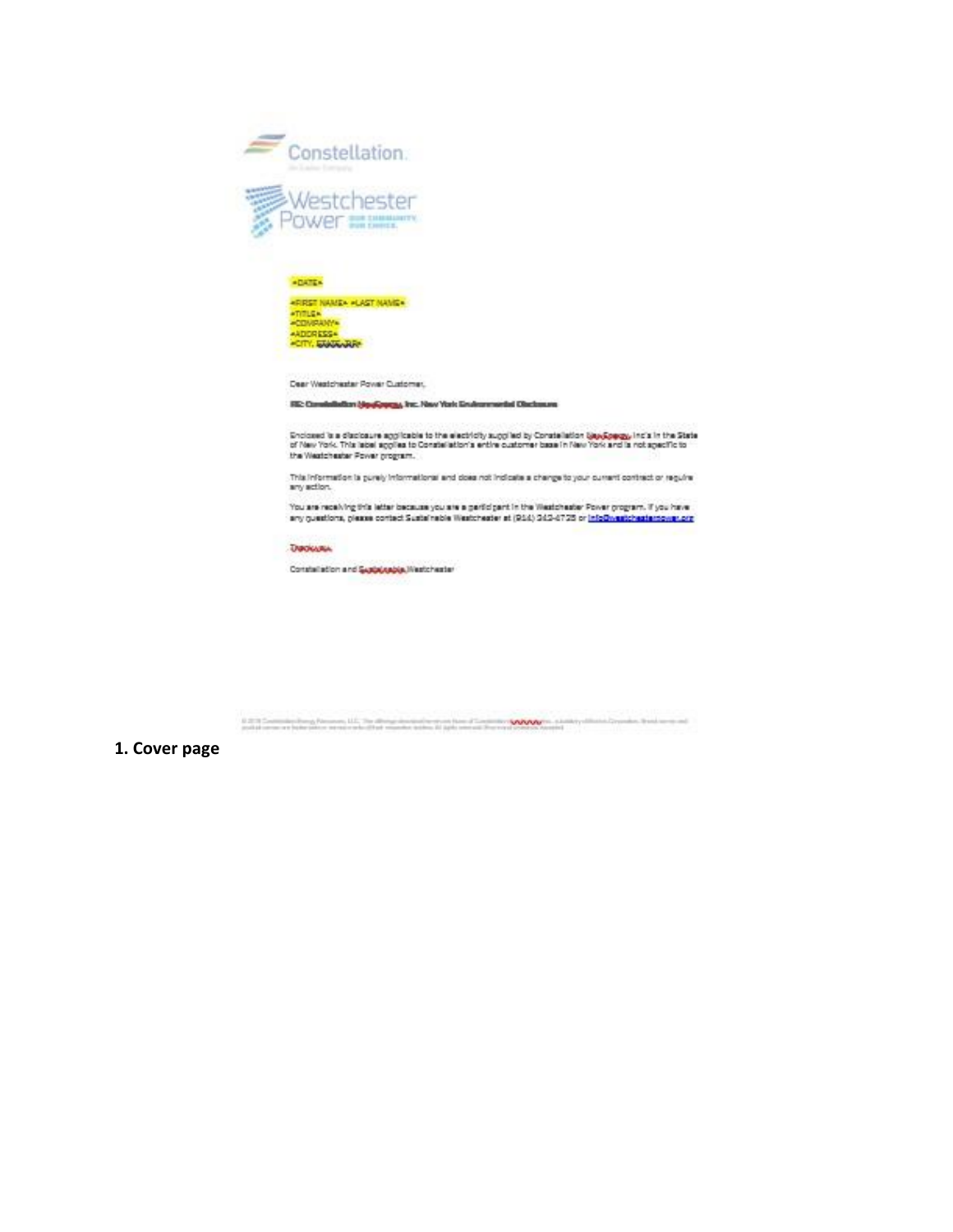## **2. NYS Fuel and Emissions Report**



This label displays information on the electricity provided in all customers of this entity. If necessary, product specific labels can be generated by the entity.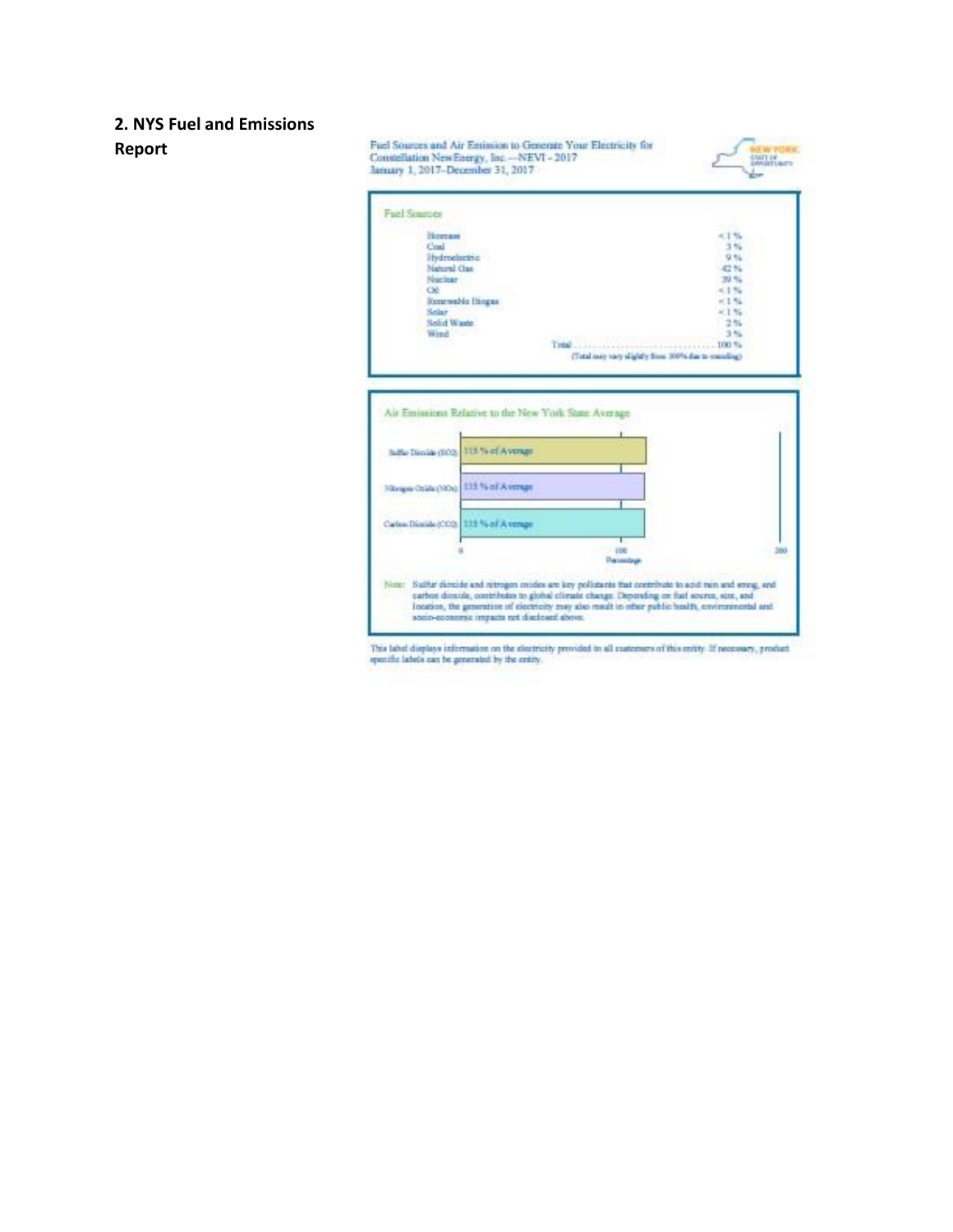## **3. Green-e Prospective Content Label**



People have noticed that New York State report is not describing a renewable energy product, and this is at odds with the participation in the Westchester Power renewable energy supply. There are actually two reasons for this apparent discrepency:

- The report represents the profile for Constellation (our supplier) for their entire New York portfolio, not just our renewable product, and
- The Green-e renewable energy certificates (RECs) are not registered through the NY Generating Asset Tracking System (NYGATS). Only NYGATS registered products are reflected on the NY Emissions report.

The 100% renewable product for our new contracts in both the Con Ed (begun January 1) and NYSEG (to begin May 1) utility are based on NY hydro power RECs, registered through NYGATs. The associated NYS Fuel & Emissions report will accordingly show zero emissions.